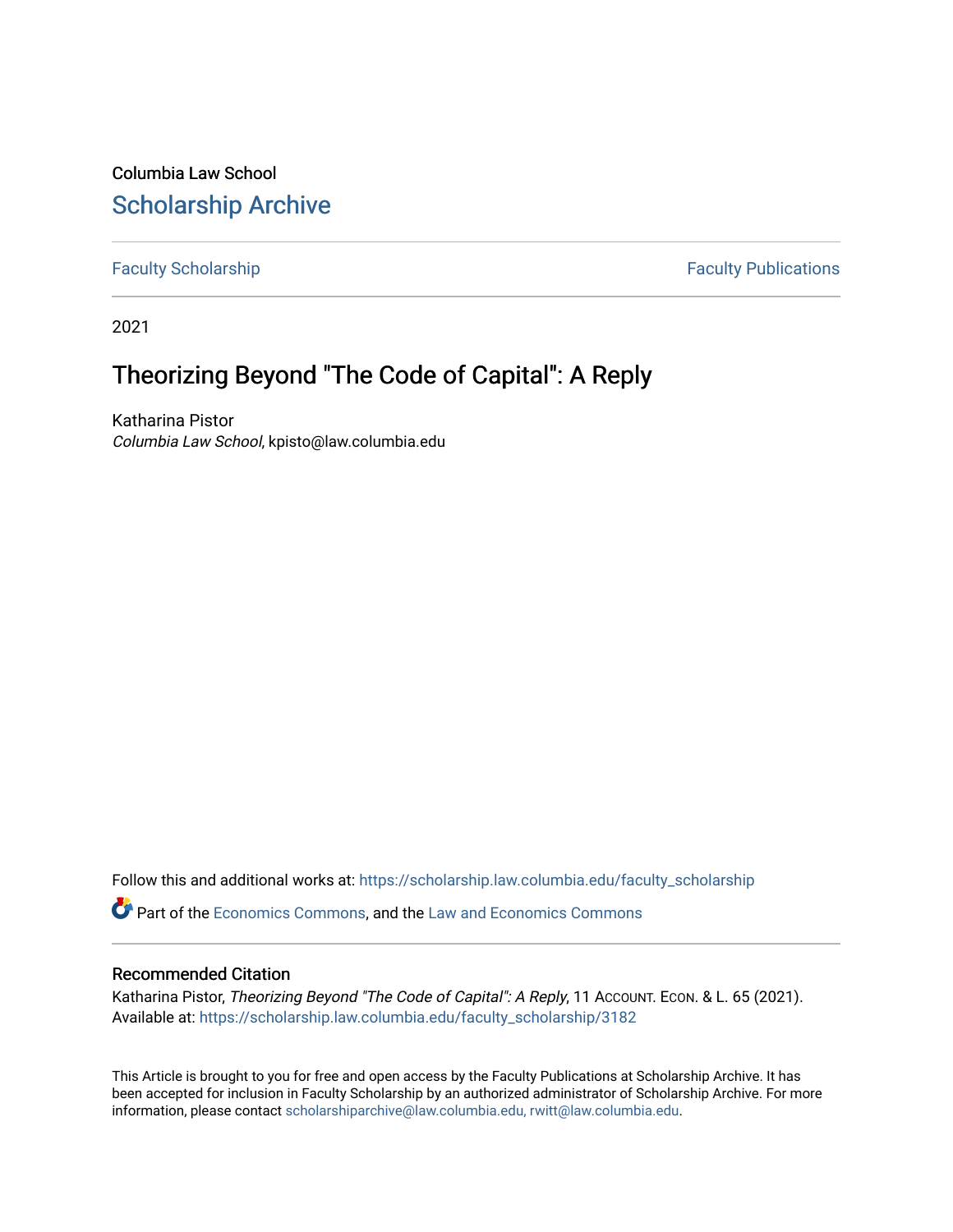# Katharina Pistor\* Theorizing Beyond "The Code of Capital": A Reply

<https://doi.org/10.1515/ael-2020-0101> [Published online October 20, 2020](https://doi.org/10.1515/ael-2020-0101)

Abstract: In this reply, I respond to and elaborate on the critique of my book "The Code of Capital" published in this special issue. The common thread of the critiques is the call for more theorizing of the themes the book addresses, especially the conception of state power, of resources, social relations and questions of knowledge and access to knowledge about the law, or epistemology. This reply is only a first response to issues that do require further analysis and I am hoping to follow suit on at least some of them in the near future.

Keywords: Capitalism, state power, resources, social relations, legal knowledge

JEL Classification: L21, L22, P10, P12, P14, P16

#### Table of Contents

- [1 Introduction](#page-2-0)
- [2 Theorizing \(State\) Power](#page-2-1)
- [3 Theorizing Resources](#page-6-0)
- [4 Re-theorizing Social Relations](#page-11-0)
- [5 Epistemology](#page-13-0)
- [6 Concluding Comments](#page-15-0)
- References

#### Katharina Pistor's The Code of Capital: A Symposium

- 1. The Code of Capital: How the Law Creates Wealth and Inequality Core Themes, by Katharina Pistor, <https://doi.org/10.1515/ael-2020-0102>.
- 2. Three Projects in the New Law and Finance, by Dan Awrey,<https://doi.org/10.1515/ael-2020-0069>.
- 3. The Laws of Knowledge, Knowledge of Laws: A "Political Epistemology" Perspective on Pistor's The Code of Capital, by Lisa Herzog, <https://doi.org/10.1515/ael-2020-0064>.
- 4. The Political Economy of Private Law: Comment on 'The code of capital how the law creates wealth and inequality', by Matthias Thiemann, <https://doi.org/10.1515/ael-2020-0077>.
- 5. Capitalization and its Legal Friends, by Leon Wansleben,<https://doi.org/10.1515/ael-2020-0063>.
- 6. Theorizing Beyond "The Code of Capital": A Reply, by Katharina Pistor, [https://doi.org/10.](https://doi.org/10.1515/ael-2020-0101) [1515/ael-2020-0101](https://doi.org/10.1515/ael-2020-0101).

<sup>\*</sup>Corresponding author: Katharina Pistor, Law School, Columbia University, New York, USA, E-mail: [kpisto@law.columbia.edu](mailto:kpisto@law.columbia.edu)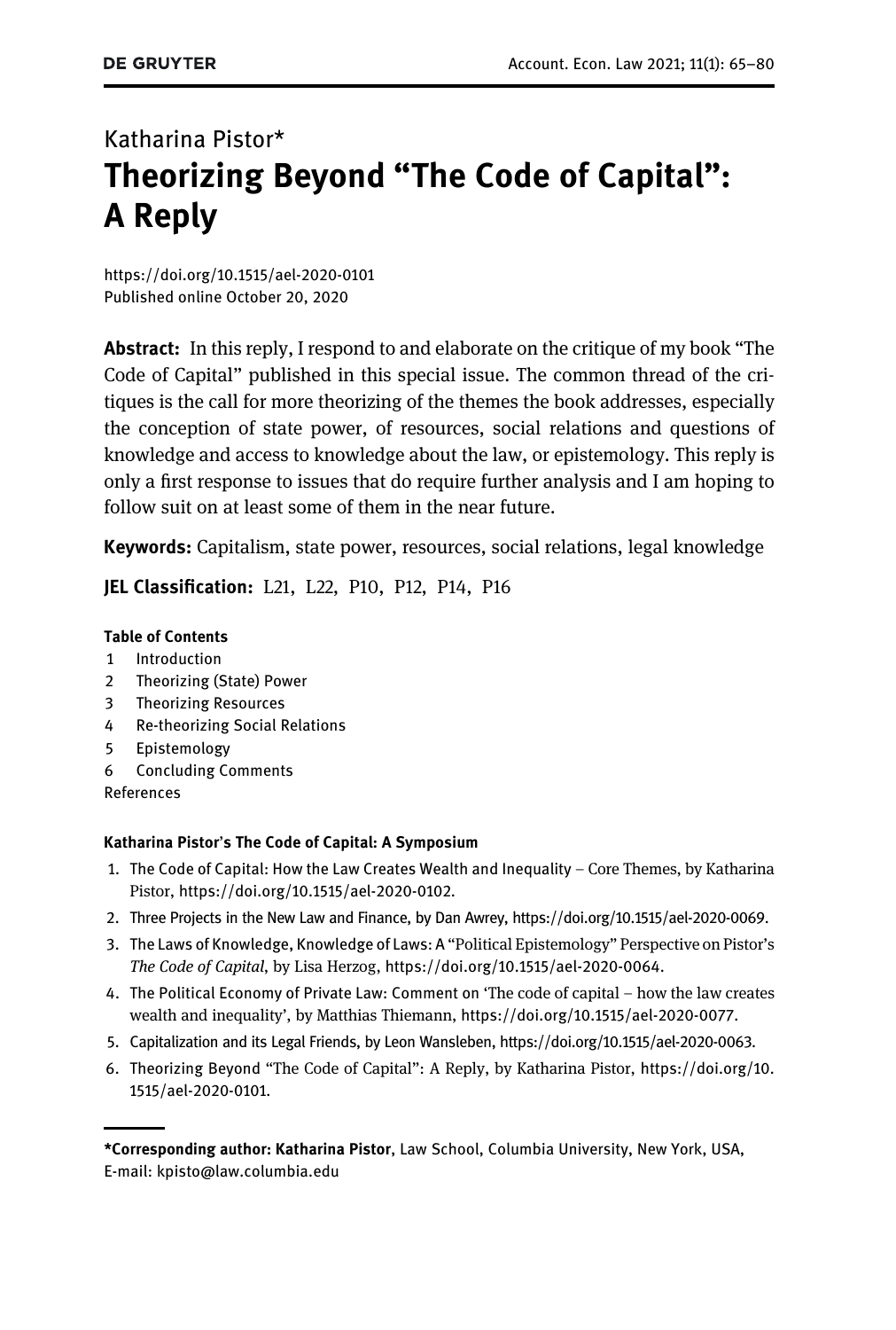### <span id="page-2-0"></span>1 Introduction

A common theme runs through the critiques of "The Code of Capital" that have been assembled for this special issue, and this is the call for greater, theoretical depth. Given its scope, the book touches on issues that have been the subject of major controversies in academia for decades: The meaning of capital, of social classes, the definition of property rights and markets; the conceptualization of the state and of state law; and questions about knowledge and the command of, or, control over knowledge. This reply will therefore make and attempt to offer perspectives for political, economic, and social theories from the vantage point of the analytical framework that I developed in the book. In the spirit of an inter-disciplinary discussion, I will focus on issues that cut across disciplinary boundaries and not organize my comments around political, economic, or social theories. As Simon Deakin wrote in a comment on earlier work of mine, we should strive towards a single integrated social theory, even as we explore it with the methodologies of different disciplines [\(Deakin, 2013](#page-15-1)).

# <span id="page-2-1"></span>2 Theorizing (State) Power

Power is an elusive concept. In the book, I reduce it to a single dimension: the prospect of enforceability, which stands for the ability to invoke a state's means of coercion for vindicating and enforcing claims against others. The threat of coercion, I argue, gives capital its comparative advantage over other objects, promises or ideas. In the absence of legal coding, these assets might be respected or admired by others, and in relatively small social settings this is usually enough. However, little will stop actors who do not respond to social sanctions from breaching these norms. Relying on the coercive power of one or more states ensures that economic and social relations become scalable.

In focusing on coercion, I am subscribing to a Weberian conception of the state as the monopolization of the means of coercion. I do not further differentiate state power and how it affects different aspects of law or social life, most importantly private vs. public law, as several contributors have noted with respect to antitrust law or financial regulation as an antidote to the abuse of contract law, as suggested by Matthias Thiemann and Dan Awrey respectively. In effect, Thiemann and Awrey are arguing that there is a state that has the capacity to regulate private activities, including legal coding strategies found in private contracts and assets. The task is to explain when the state chooses to invoke public law to curtail private activities, or not.

I do not dispute the evidence of regulatory activities, or more generally of "the rise of the regulatory state" [\(Moran, 2001](#page-16-0)). However, I would depict this as part of a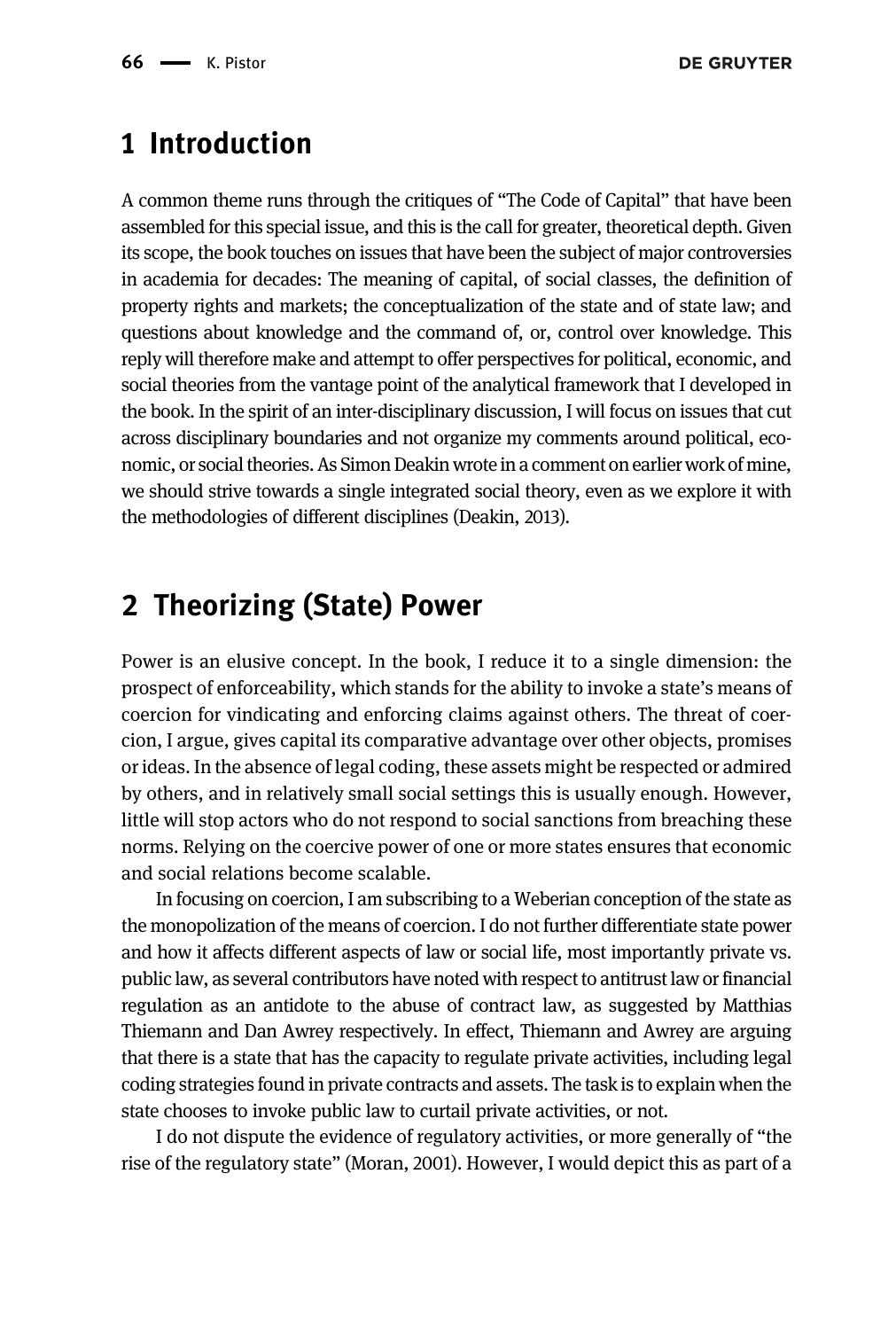further differentiation of state power. Public and private law are different strategies for accessing and employing the means of coercion as a collective resource. This resource has been institutionalized differently, and critically, without adding up to a complete or coherent system. State power can be institutionalized in a more or less centralized fashion (unitary vs. federal states), and it can afford greater access to different agents, including attorneys, courts, regulators, etc. Power is not a zero-sum game. By strengthening central power, the forces that used to rely on decentralized access to power are not necessarily weakened, but instead might find different access points or channels through which to contest and exert new forms of power. In a similar vein, public law or regulatory constraints do not necessarily curtail private power and its use of private law; often it only channels it into different directions – with the result of an ever more complex, perhaps even ungovernable system.

In short, as many political theorists have pointed out, power is a relational concept (a feature it shares not only with capital but with every social institution). It is never unilaterally invoked, but constantly contested and reconstituted, domestically as well as globally. Constitutions seek to constrain public power by elevating individual and collective aspirations to constitutional rights, or by dividing power amongst different branches of government or between a federation's center and its constituent parts. Further, international law holds that the lawful exercise of this public power is confined to the territorial boundaries of nation states (notwithstanding the extra-territorial character of some domestic law). In contrast, private law is border-less in the sense that private parties can carry it with them and seek to convince agents of other countries, such as courts, to recognize and enforce rules that are foreign to them. This has made private power, and indeed capital, more akin to "roving" than to "stationary" bandits, to invoke Mancur Olson's metaphor ([Olson, 1993\)](#page-16-1).

This relative autonomy from a single source of power has given private power wielders a central role in forging legal rights and privileges that benefit them. In the evolution of property rights it is difficult to find a case where the dispossessed were the primary beneficiaries of zoning and titling programs (the land reforms in Taiwan and Japan after World War II being one of a few examples); in the majority of cases, legal title is instead granted to the de facto controllers [\(Upham, 2018\)](#page-16-2). For every enclosure movement, of land, knowhow and most recently of data, we find the same pattern: First movers with the goal of monetizing assets secure *de facto* control rights and then the power of legal ordering for themselves, and in so doing they curtail the possibility of a different order for one simple reason. Any alternative would have to wrestle control rights away from them before starting from scratch. Once private legal rights are recognized, this restricts the scope of private law to modifying and restricting, but leaves little room for re-ordering.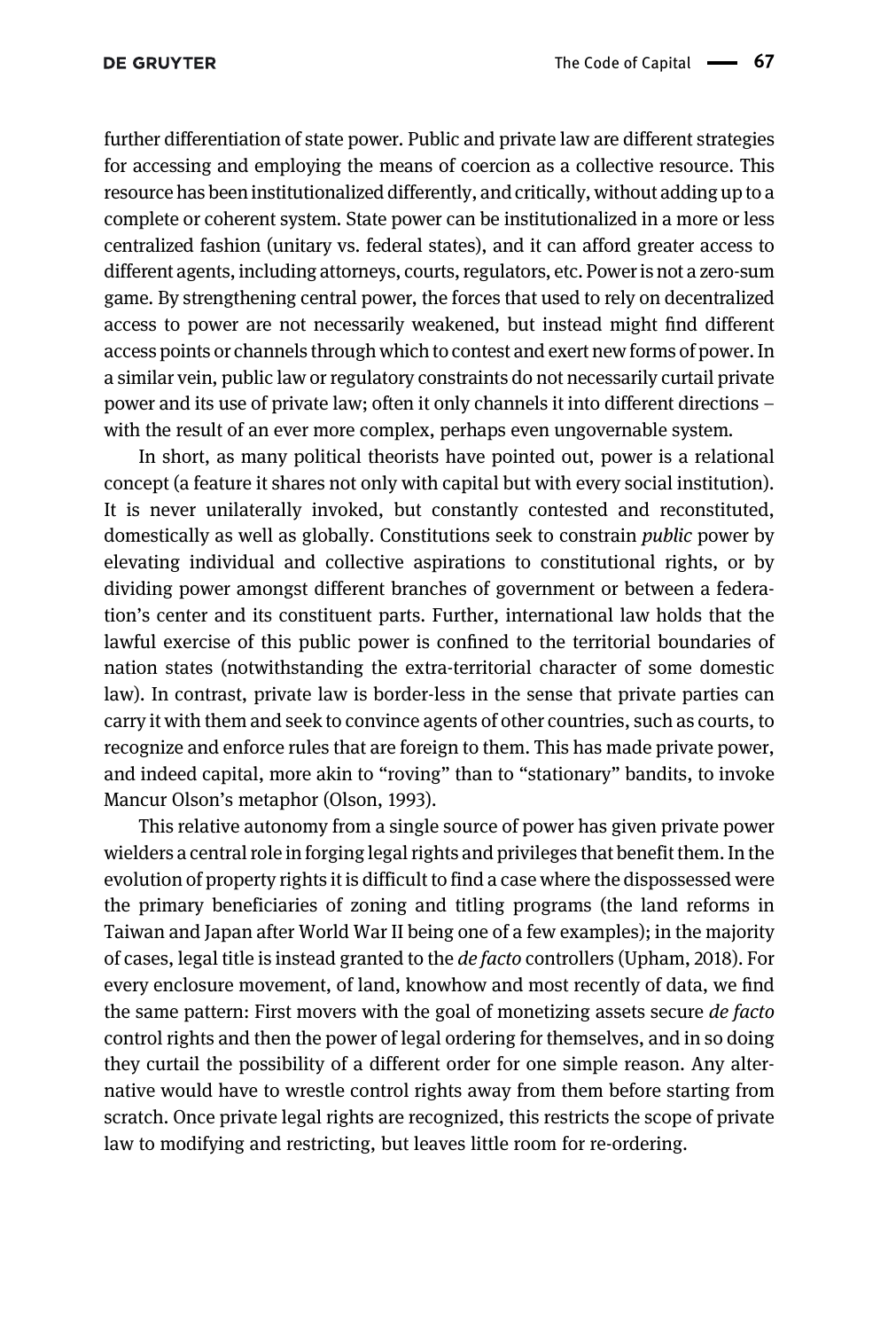Even data fits this bill, contrary to Shoshana Zuboff, whom Lisa Herzog references when suggesting that "the appropriation of data often does not even seem to require the kind of legal codification as capital that Pistor describes: data are often not held as property, even though the control rights of companies are comparable" (p. 5). Yet, in all of these cases, denying property rights to the obvious contenders, to the commoners, indigenous peoples or the data producers, has been critical for granting secure legal title for the landlords, the settlors, as well as for Big Tech. Data producers who sued tech companies in the US for violating their property rights or tort were denied protection, because they could not show that these data were of any economic value to them. Once they had grabbed and aggregated the data from thousands if not millions of producers, Big Tech companies received legal protection against hackers and copycats with the help of specific legislation [\(Pistor, 2020\)](#page-16-3). Zuboff misses this point by describing surveillance capitalism as a lawless zone [\(Zuboff, 2019\)](#page-16-4), when in fact it would have been entirely possible to grant data producers a property right in their own data, just as it was eventually possible to protect the collective use rights of land of the Maya in Belize through property rights protection (as I discuss in the book); not to monetize their data, but to prevent others from doing so. The fact that this was not done at the outset and has been only partly rectified after the fact<sup>1</sup> speaks volumes about the power of private agents. It also means that prospects of a data commons, or public trust in data, have vanished. Legally protected private power is difficult to dislodge, because it is protected against state intervention (expropriation remedies!), it can rove, and it can morph.

The deeper point is that there is no entity that designs a social order and freely chooses between public and private law. Access to the centralized means of coercion is and has always been diffused, although today it is possibly more so than it has ever been. Not all power is centralized and vested with public agents. In fact, the differentiation between public and private law may be less important than trying to understand the access points that different constituencies have to either. The masters of the code of capital, that is, the private attorneys who fashion different assets as capital mostly in private law also tend to have privileged access to regulators and tax authorities and often vet their coding strategies with them before applying them. Their ability to do so depends in no small measure on the economic power of the clients they represent, which in turn results from the success of earlier coding strategies.

By way of illustration, consider the response to the Sherman Act, the antitrust statute the US adopted in 1890, the example Matthias Thiemann referenced to illustrate the power of public over private law (p. 7). No doubt, adopting this

<sup>1</sup> By the EU's General Data Protection Regulation (GDPR, 2018), for example.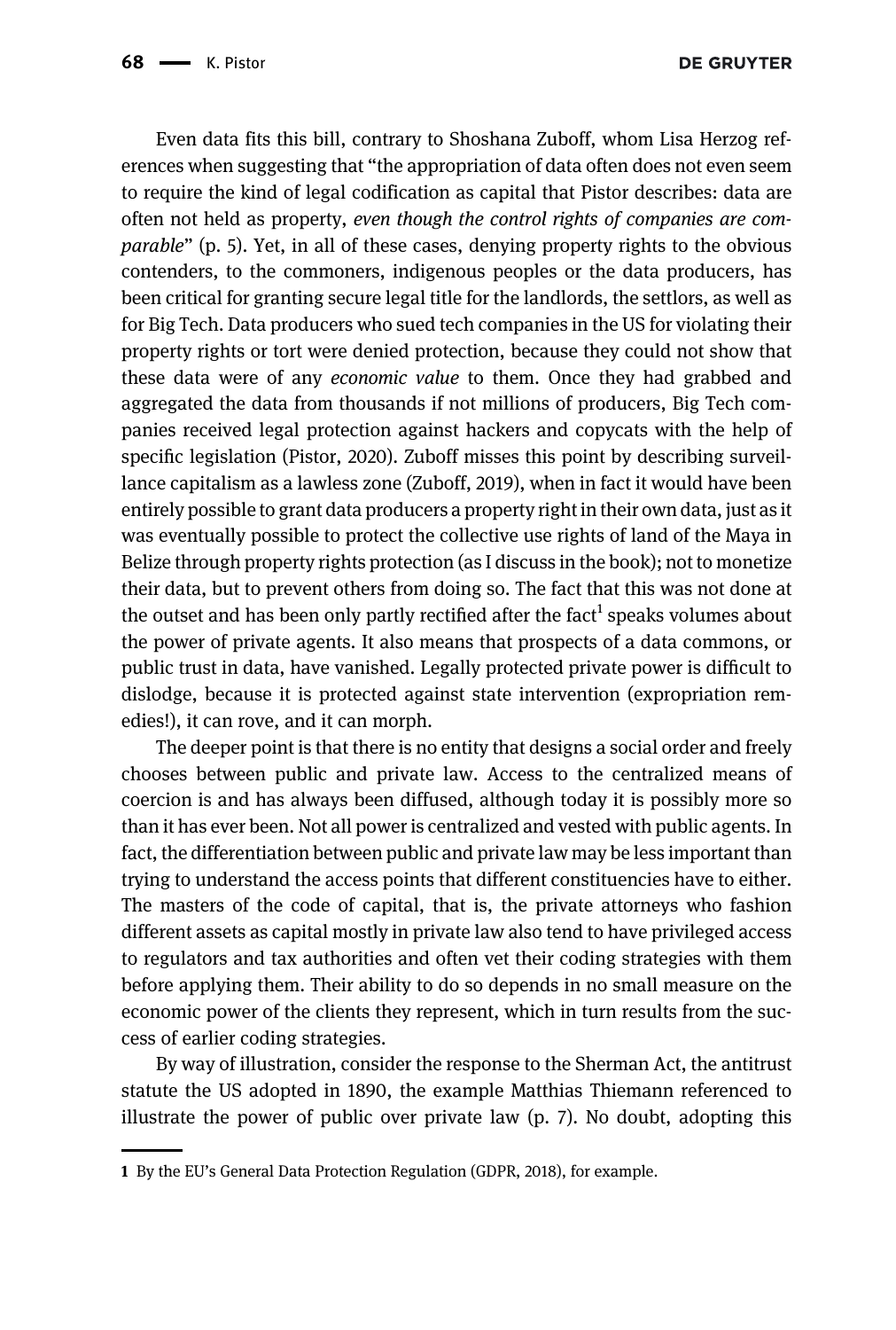federal law was a bold move aimed at reigning in the big sugar and grain trusts that had gained market control through price fixing arrangements and cartels [\(Flig](#page-15-2)[stein, 1990\)](#page-15-2). Within a few years, however, the original purpose of this Act was largely neutered by state law. With powerful private interests pushing for legal change, New Jersey enacted a new corporate law in 1898 that allowed corporations for the first time to hold shares in other corporations [\(Pistor, Keinan, Kleinheis](#page-16-5)[terkamp, & West, 2002](#page-16-5)). This created a backdoor for price-fixing trusts to reconstitute themselves as holding companies, or to transform the external market that was now subject to antitrust oversight into an internal market beyond the reach of antitrust law. True, this was not the end of the story. Further legal interventions followed, but each was followed by countervailing moves that mobilized private law and/or law of different jurisdictions. Public law as a means for controlling private activities rarely settles a matter in favor of public interests; it typically only sets in motion an iterative process whereby different actors use different access points of power to foster their own ends. This is why in the book I focused on the creation of wealth, on pre-distribution, not re-distribution, as Herzog notes in her comments.

A similar point can be made about the Dodd-Frank Act of 2010, a regulatory response to the coding strategies that were responsible for the 2008 crisis. As Dan Awrey notes, the Dodd-Frank Act adopted new regulations that forced the predominantly "over-the-counter" market in credit derivatives onto exchanges with regulated clearing houses with the goal of making these markets less prone to sudden collapse. Mandatory clearing "reduce(s) the prospect of large and sudden collateral calls" (Awrey. p. 10), calls to make payments in cash to account for differences in the market value of assets by placing a CCP between the parties to these transactions. He also points out that credit derivatives markets, measured by outstanding gross market value, have declined by 40 percent since its peak prior to the crisis.

I take the point that I could have said more about domestic regulatory reforms post 2008 (I discuss only the transnational attempt to roll back bankruptcy safe harbors in chapter 6); but I am not sure that this would have changed my story. Two points seem critical: First, without the massive liquidity interventions by the Fed, derivatives markets would most likely have crashed in 2008/9, not only declined by 40 percent. Further, contrary to Minsky's advice to offer liquidity in times of crisis and then quickly invalidate the legal structures that had been responsible for the crisis [\(Minsky, 1986\)](#page-16-6), the Dodd-Frank Act (as most post crisis legislation) fell short on the invalidation part. Second, and relatedly, practices of structured finance that were at the core of securitized assets and their derivatives morphed post crisis to the balance sheets of non-financial entities; the structure of securitized debt can be found in collateral loan obligations (CLOs); and repos made a big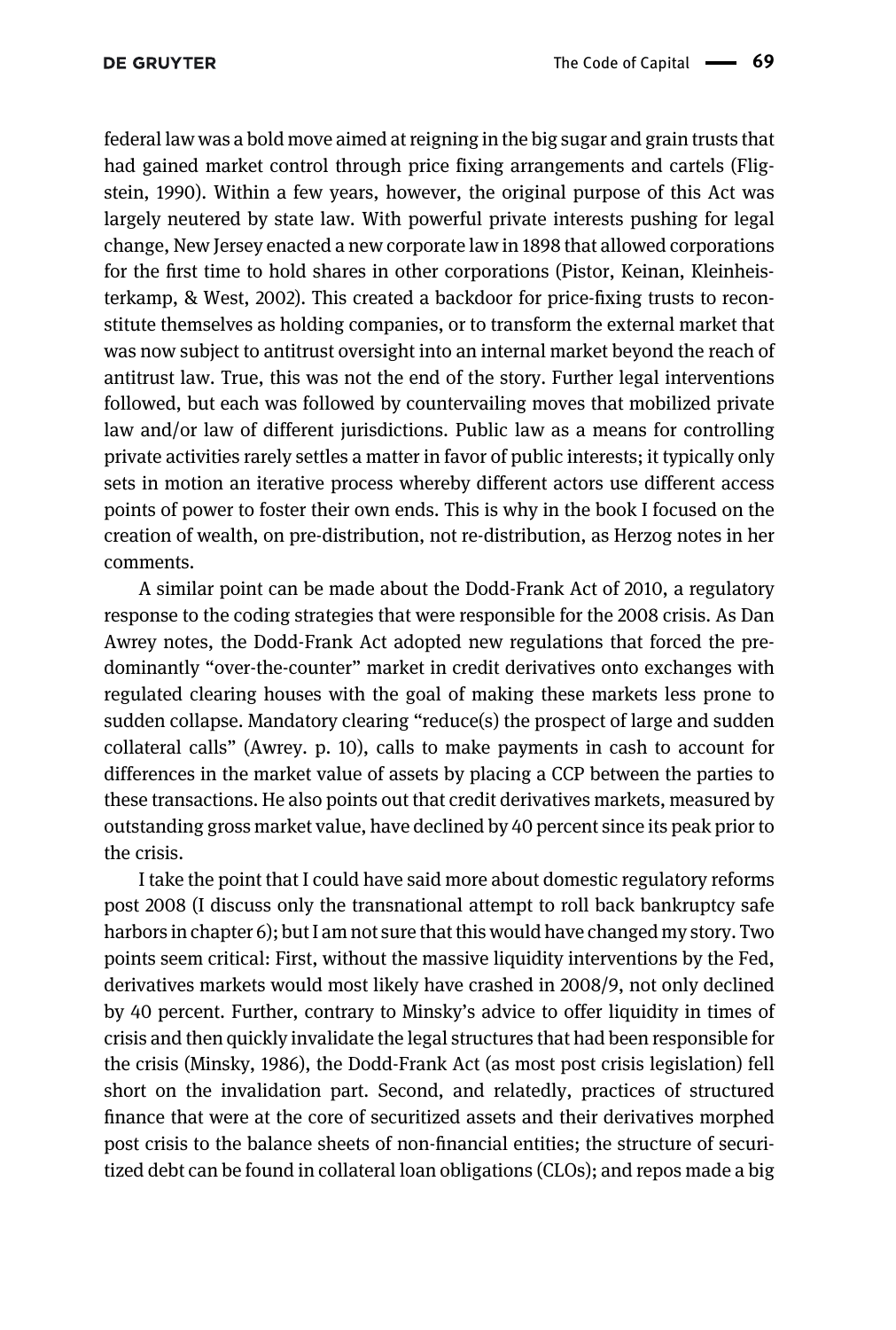**DE GRUYTER** 

resurgence, so much so that the Fed had to intervene twice in these markets – in September 2019 and again during the COVID crisis in 2019.<sup>2</sup> In summary, coding capital is not about a particular object, promise or idea (what I collectively call "assets" in the book), but about the coding techniques that are used to invoke state power in order to protect private interests. On that front, I would maintain, little has changed since 2008.

### <span id="page-6-0"></span>3 Theorizing Resources

Modern economics is commonly defined as the study of the optimal allocation of scarce resources. It assumes that economics in general and markets in particular are primarily about the allocation of tangible goods, or "stuff" that exists only in limited amounts. Yet, the key resources that fuel economies are money and capital, neither of which is scarce. States (at least states that are sovereign in the monetary sense) can issue fiat money literally without limitation. And capital is not about "stuff", but about a legally enforceable claim to expected returns. The underlying good is secondary; what matters is the legal coding. Notably, the legal code, or rather the powers it conveys, is not scarce; it can be applied to different claims and be transposed from one asset to another. With respect to intangibles, the underlying "asset" is itself a product of the law. How many promises are turned into tradable assets or ideas into patents is a matter of choice and legal accommodation, not scarcity. Natural systems are bounded, but social systems (including economic systems) are not. This sets the two systems up for a clash with natural systems and this clash has manifested itself in "climate change", a catch word for much deeper problem: the natural constraints on social systems that seem incapable of self-policing their limitations and their compatibility with the natural environment on which they depend.

It is not a new argument to say that there is more to the production of goods than just the combination of raw material. As Marx noted, surplus is created through a process that allows capital to expropriate value from labor. But this still assumes a zero-sum game. The "Code of Capital" tells a different story; not labor, but state power is the fountain of wealth; it can be retooled to produce and protect the wealth of only a few. The expropriation of surplus is not just from slaves, labor or other oppressed classes, although this is happening as well, but from a common social resource: from law, or government largess in the form of central bank support.

<sup>2</sup> See Carolyn Sissoko's blog on "Justmoney.org" from 27 March 2020. on the latter point.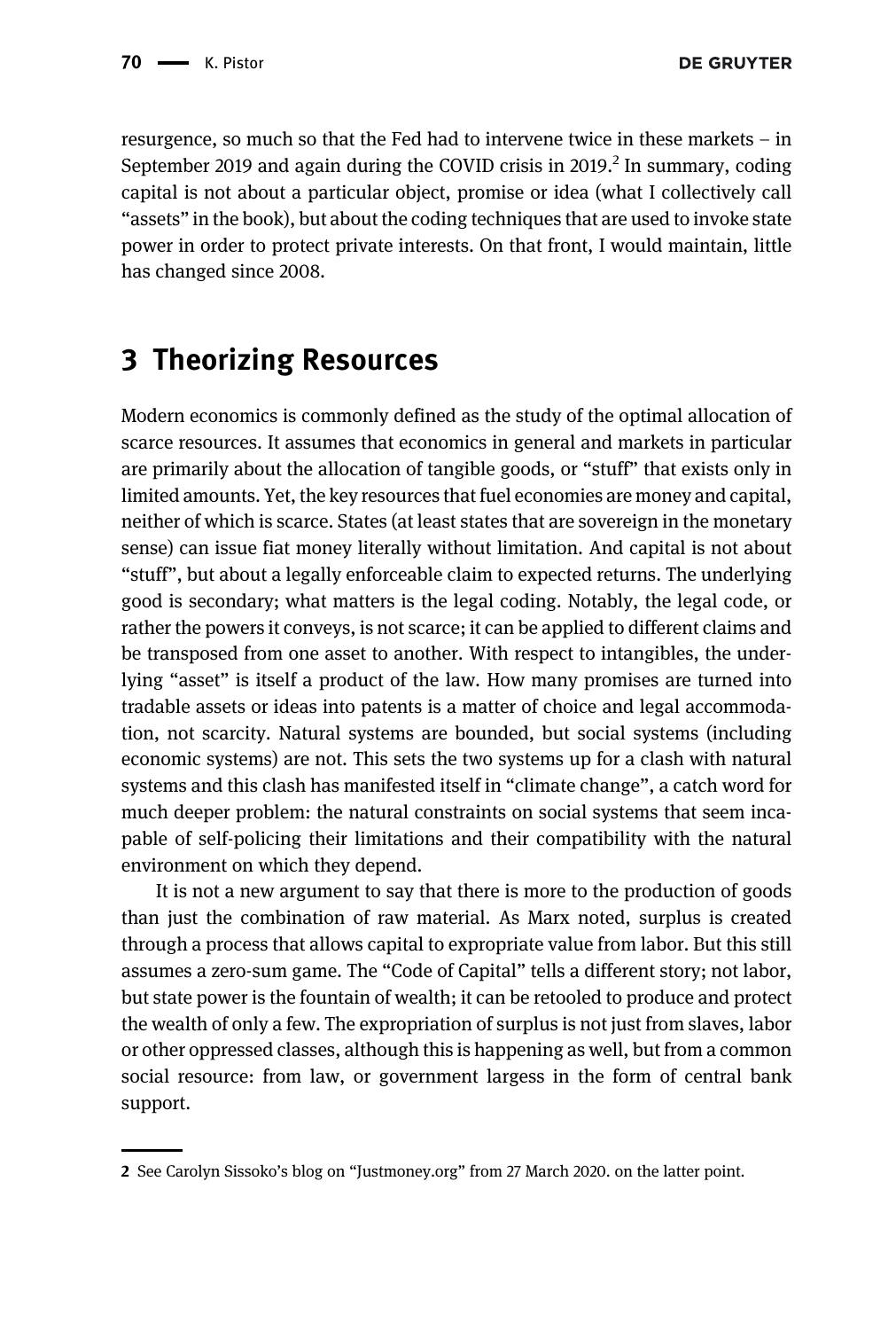The legal code is not the only code that configures wealth; accounting rules play a critical role as well. Financial assets are created at the intersection of legal, accounting, and tax rules. The double bookkeeping system, which originated in Italy, not in England (the origin of the common law) is key for the ability of banks' to create money out of thin air; not public but private money, with a call-option to convert this private money into public money. As is well understood, banks do not need depositors to lend them money to lend or invest it. A bank only needs to credit the account of the borrower, debiting its own balance sheet, and credit the bank with a claim against the borrower on its asset side. By the stroke of a pen the balance sheet of the bank was expanded, and magically without any cash inflows. The balance sheet balances, because the outflow is balanced by a promise to repayment, which appears on the asset side even though at this point it is only an expectation. This is where depositors help, because their cash provides the bank with the liquid means to pay cash to its own creditors, including other depositors. But it is not critical for the money creation process as such.

The need for liquidity brings the state back into the picture in the disguise of the issuer of high-powered money that only a sovereign without a binding survival constraint can issue. As [Minsky \(1986\)](#page-16-6) famously quipped, anybody can issue an "I owe you" (IOU), but not everyone will find a taker. This lesson was learnt the hard way during the era of free banking back in the nineteenth century America, when banks were freely established and expanded the money supply by issuing notes drawn onto themselves with the promise to convert them into silver coins on demand [\(Sylla, 1982](#page-16-7)). These banks did not maintain any silver reserves to draw on and certainly lacked the authority to such mint coins themselves. Sovereign or state money (whether metallic or fiat money) is different, because states have the power to force others to pay certain obligations they themselves impose, such as taxes or fines, in their own money [\(Lietaer & Dunne, 2013\)](#page-16-8). This power play is at the heart of hierarchical organization of money with sovereign money always at the apex. Occupying the apex, however, is not the same as exerting full control over money. Modern money systems have evolved as hybrid systems [\(Mehrling, 2013\)](#page-16-9); they consist of private and public money. The size of the private money by far exceeds the amount of public money in circulation, forcing the hand of central banks certainly in times of crisis and increasingly on an ongoing basis.

The analogy of the distinction between public and private money to the difference between public and private law (discussed above) is worth noting. Whatever states do, private parties can do too as long as they are backed by state power. For this reason I should have probably said more about state, not only private money in the book, and more about banks, not just about shadow banking. The chapter on "minting debt" (Chapter 4) focuses instead on how law is used to coin not just bank money, but any form that private money can take by grafting the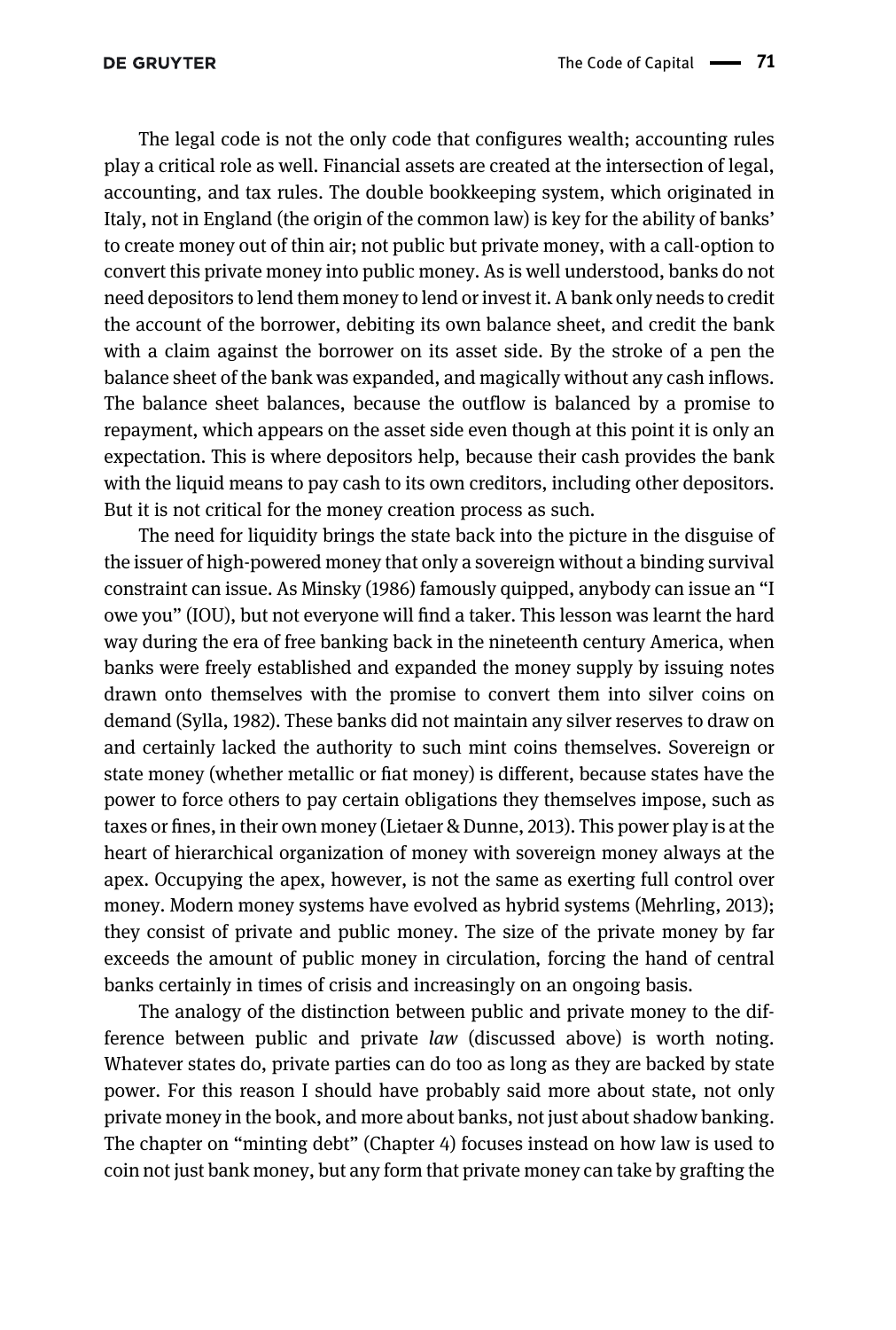modules of the legal code onto simple promises to pay – from bills of exchange to securitized assets and their derivatives. Every privately minted debt instrument is a bet on the ability to convert the repayment promise into state money on demand. Incidentally, this applies also to most cryptocurrencies. Recall that convertibility is one of the attributes of capital; it locks in past gains and thereby helps financial assets attain durability. Add to this the simple truth that the debt of one person or entity is always someone else's credit. This accounting logic leads, in the last instance to the conclusion that most, if not all, private money is a contingent liability on the state. Whether or not a contingent becomes an actual liability depends on the threat a massive default on a given asset class poses for the system as a whole. Not every bank is too big or too interdependent to fail; neither is every asset too toxic to lead to its own demise and that of its current holder. Yet, when the perceived costs for refusing to take the "put" that private actors have placed on the balance sheet of the government or its central bank become too big, the contingent liability will be converted into actual bailout. A possible solution to this problem is to curtail the private-money creation machine. As far as I can see, however, no state has ever been able to completely suppress private money creation, although socialist regimes have come close. There is, however, another aspect of the accounting logic, according to which debt and credit mirror each other, that is worth mentioning. The accounting logic alone says little about whether debt and credit are equal not only in nominal terms, but in the sense of being equally empowered; this question is determined in law, not in accounting.

There is a saying that if you owe 100 dollars to bank, that is your problem; but if you owe one million or more, it is the bank's problem. This saying focuses on quantity but abstracts from differences in the legal quality of assets versus liabilities. The bank can reduce the risk associated with one million dollars by requiring a security interest, such as a mortgage; or it might securitize thousands of loans backed by mortgages and sell the interests to investors, thereby shifting the default risk to others. The ever more sophisticated legal coding of debt has given creditors a super-safe asset, which they can produce in quantities that have little to do with supply and demand under binding resource constraints. A good example is the legal coding repos (repurchase agreements) or asset backed securities. An enforceable claim against an underlying asset (a house owned by the debtor) turns a probabilistic claim to future cash flows into a (seemingly) safe asset by virtue of the fact that the creditor can enforce against the house in case the debtor defaults on the loan. As long as the house retains its value, lending becomes a safe bet. The risk of this additional contingency is rarely fully assessed. As is well-known, the value-at-risk models that were used for mortgage backed securities (MBS) prior to the 2008 crisis, for example, assumed that, on average, real estate prices would increase, or at least maintain their value. Similarly, airlines collateralized their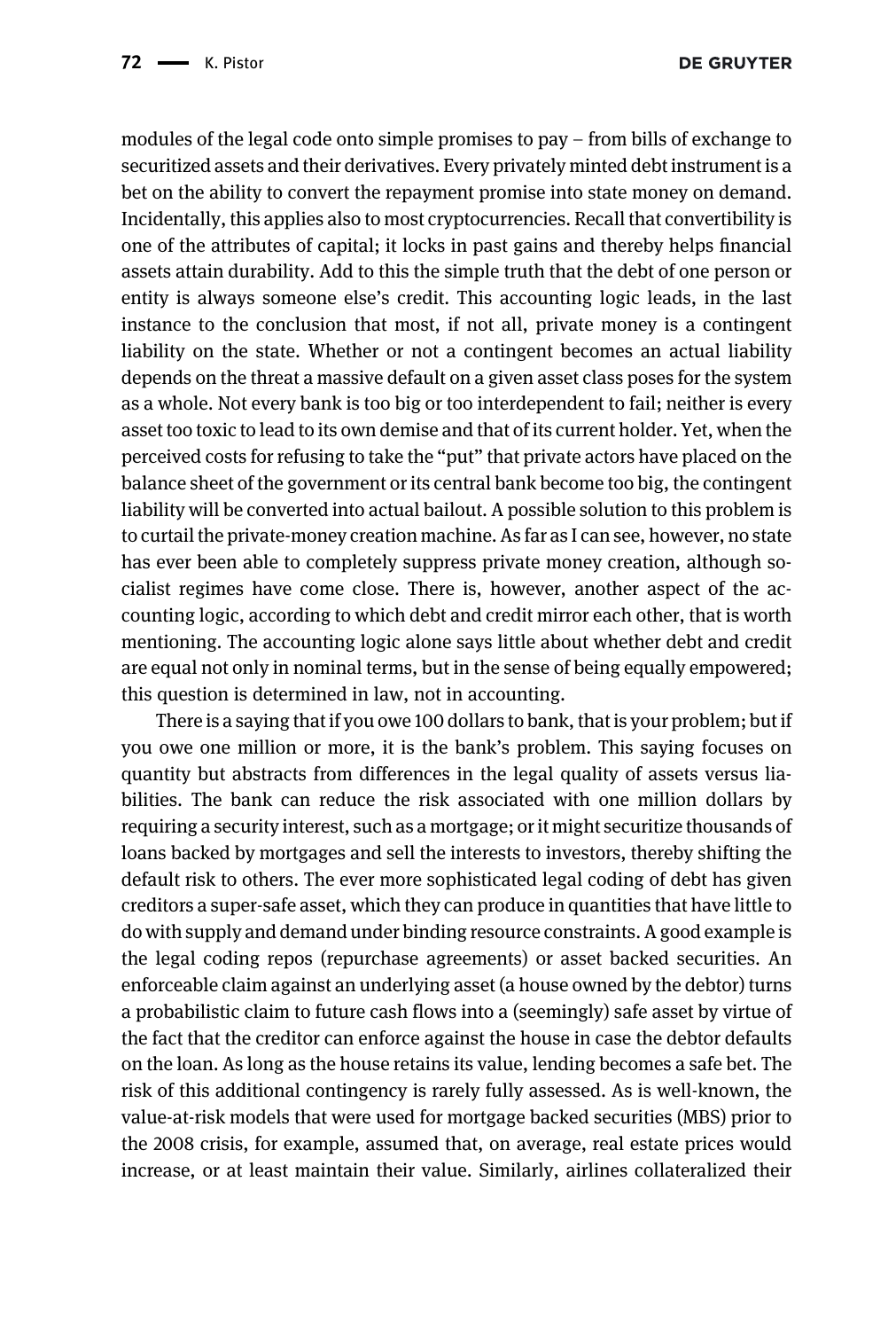start and landing slots and routes to obtain debt finance. When air travel contracted drastically in response to the COVID-19 crisis, these "assets" were no longer worth much. As long as any claim or receivable can be secured with the help of the legal system, private actors can literally mint debt without constraints; and if they mint enough of it, this license comes with an implicit disaster insurance, as few states will stand by idly when another credit boom goes bust.

The official policy behind the securitization of mortgages, subsequently car and student loans, and eventually every conceivable receivable was to reduce the costs of credit and thereby enable low income families to buy houses, their children to go to college, small and medium size companies to grow, and foreign companies as well as sovereign states to access international capital markets. This, at least, is how mainstream economics, which abstracts from money and finance, has rationalized the importance of money and finance for economic development [\(Levine, 1997](#page-16-10)). In fact, the legal fortification of debt assets has enriched creditors and left many debtors struggling for economic survival. The expansion of credit was not without risk for lenders, for banks, money market funds and other investors who took asset-backed securities on their balance sheets.

To paraphrase the above saying, if a single debtor within a securitization structure defaults, it is his problem; but if most do, it is the creditors' problem and ultimately society's problem, because the widespread default of the money market, hedge funds, banks and others risk bringing the global financial system to its knees. And so in 2008 and on many occasions before and since, central banks stepped into the void promising to "do whatever it takes", as ECB President Draghi put it in July 2012, playing on a theme that Ben Bernanke, the former chairman of the Fed had announced earlier.<sup>3</sup> This is just another way of saying that state power will be mobilized in the defense of the financial system to avoid this system blowing itself up and taking down much of the economy with it. The specific mechanism, or access point to the state's means of coercion at play here is the power of central banks to issue state money and to invoke their emergency powers to rescue whomever they deem indispensable for the survival of the system.

In economic debates about markets and production, we tend to think in terms of tangible objects, such as land, cattle, or machines. These objects are indeed scarce and the process of allocating them follows the standard rules of microeconomics. Financial markets, however, do not allocate "stuff"; they allocate expected returns or future cash flows ([Commons, 1924; Veblen, 1908\)](#page-15-3). Legal coding can turn empty promises of future cash flows into enforceable claims that are

<sup>3</sup> For the Draghi quote, see [\(Bernanke, 2015,](#page-15-4) p. Loc727670). Bernanke himself had formulated this in a slightly more nuanced fashion in his speech at Jackson Hole on 27 August 2010: "Should further action prove necessary, policy options are available to provide additional stimulus."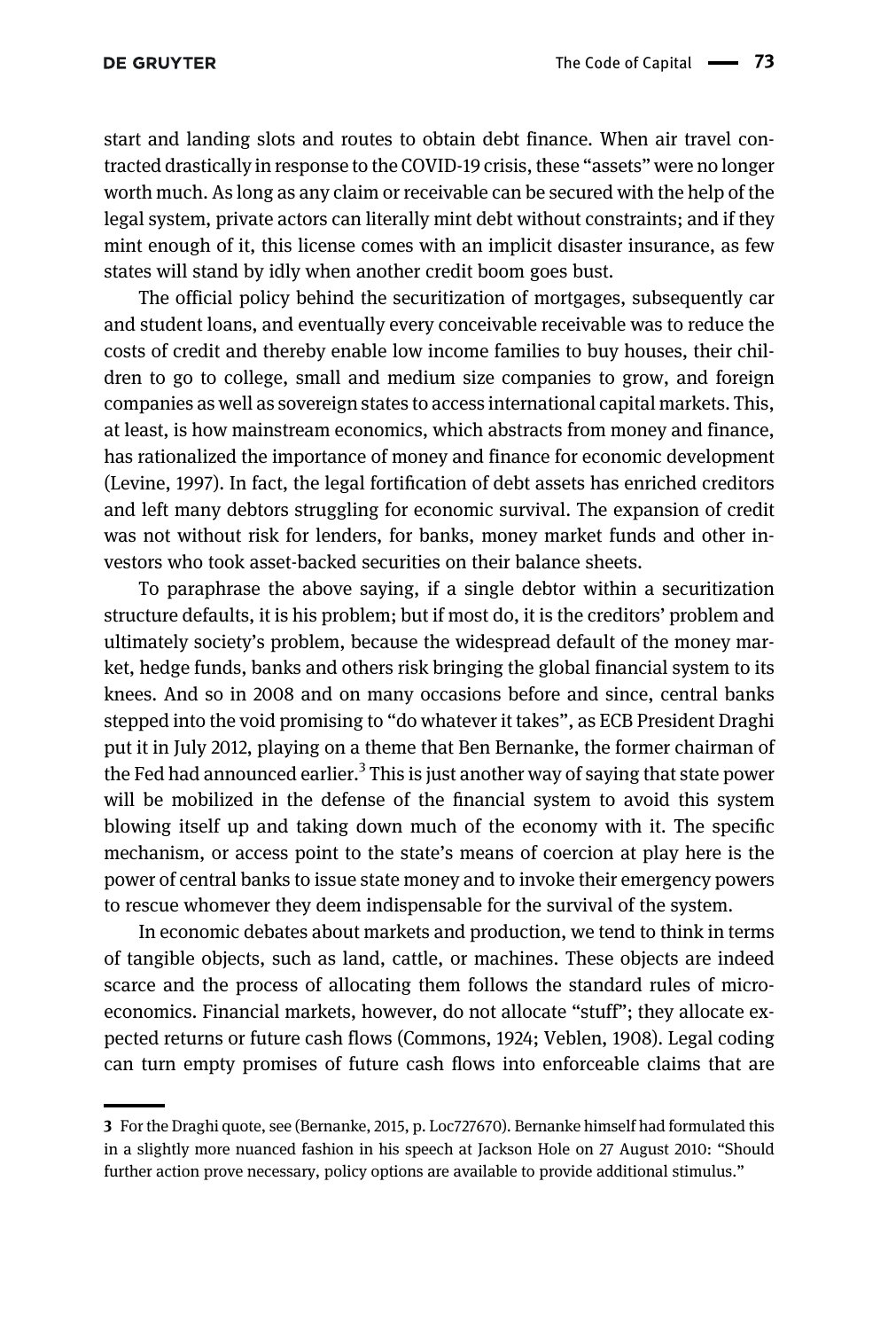assets in their own right. A mortgage is not a house; it is a claim against a house; a securitized mortgage is a claim against a pool of loan contracts, each backed by mortgages. A credit default swap is a quasi-insurance claim against another party who is willing to take the risk of a decline in the value of a securitized asset pool. In short, a variety of financial assets can be produced on top of a simple home loan. Once the common law rule that made such speculative assets non-enforceable was repealed (in the US in 2000), only the sky has been the limit for manufacturing financial assets ([Stout, 2011](#page-16-11)).

In sum, resources are not things that exist in specified amounts outside social or legal structures that markets allocate according to their pricing mechanisms. All relevant wealth producing assets owe their existence and ultimately their value to social conventions. They do not follow rules of scarcity, but of privilege and power.

Perhaps I should have made my critique of economics and its tendency to reify goods and markets more explicit. Leon Wansleben is correct in pointing out that I did not really engage with economists, not even with progressives, such as Joseph Stiglitz, Branco Milanovic, and others. By way of explanation, although not necessarily justification, I have avoided to lay out in detail the many big theoretical and conceptual battles the book relates to. I also did not want to write yet other treaties on the failure of economics in general and neoclassical economics in particular. In engaging with authors in the field of economics, my goal was to trace the intellectual origins of my argument, which led me to the old institutionalists, not the old or neo-Keynesians. Joseph Stiglitz is correct in suggesting that the vast amount of wealth does not consist of "produced capital goods"; indeed many of these goods can hardly be called "productive" ([Stiglitz, 2015\)](#page-16-12). John Commons made a similar point almost a century ago by identifying the "working rules" of society as the source of capital (Commons,  $1924$ ).<sup>4</sup> Furthermore, a book that masterfully places legal institutions in the context of the history of economic thought had already been written by Geoffrey [Hodgson \(2015\).](#page-16-13) Last but not least, I felt that the most important contribution I could make was to show how law actually works in practice, something that few outside the field of law fully grasp.

An important message from my book especially for economists is that law is not static; it is not a fixed set of "rules of the game" that is rarely changes and responds only to exogenous shocks of radical top down change, typically in response to a political regime change. Rather, law is a system – according to Niklas Luhmann a communicatory system – that co-evolves in interaction with the economic and other social systems [\(Luhmann, 1987](#page-16-14)). Property rights are not allocated once and for all; they are constantly created – in the age of financialization at an ever faster pace. In

<sup>4</sup> Commons attributes Veblen for having developed this concept first but only with regards to intellectual property rights. See ([Commons, 1934](#page-15-5), pp. 649–656).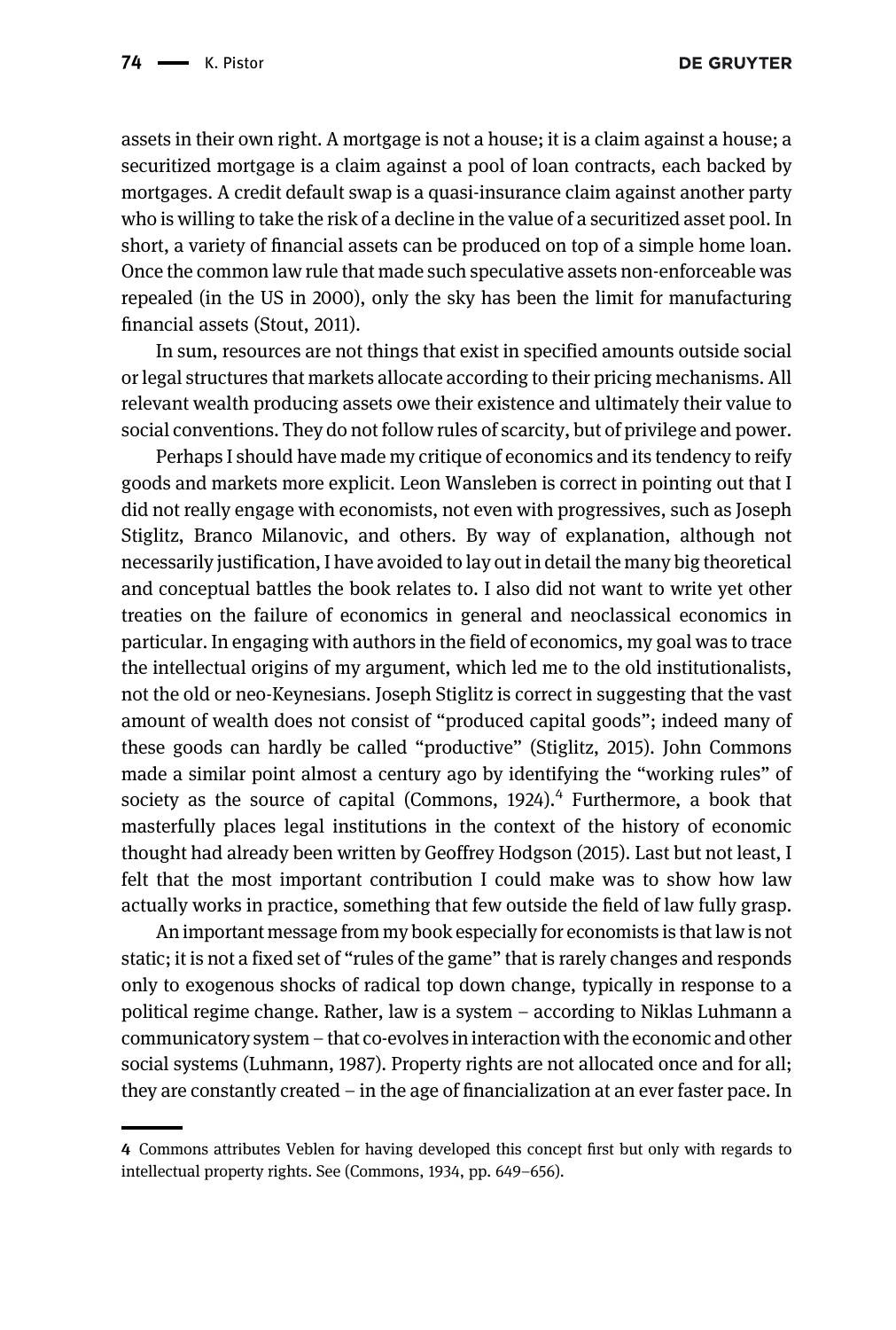Western legal systems, the centralized means of coercion have been institutionalized as law, and critically not only as top down public but also as private law so that private parties can avail themselves (with the help of their attorneys, the master coders) of state power to protect their private interests and create private wealth. This process pitches private parties against private parties and, as Awrey correctly suggests, often capital against capital. Not all asset holders or capitalists succeed; the attributes of the legal code only give them a relative, not an absolute advantage. Some may have superior skills not just superior rights, but without the latter, any returns on skills might be shortlived. In short, my core argument is not that law only helps the rich; it is that the rich owe their wealth to the social resource we call law.

In his book, "Capitalism, alone" (2019), Branco Milanovic draws attention to the coincidence of high income and wealth on modern day capitalism. This implies that inequality is a product not only of differences in (the stock of) wealth, but also in (the flow of) income and suggests that the two might reinforce one another. Yet, from legal and accounting perspective, the difference between wealth production and income may be more fluid than the argument suggests. The exorbitant pay packages of top CEOs rarely consist of cash-only payments; stock-options are often part of it. Are these stock options income or wealth? Does it matter how they are expensed or taxed? Whether they are designed to the superior performance of the firm that the CEO serves and not to the performance of the entire market?

In sum, while law is not a stand-alone explanation for inequality, it is impossible to have a meaningful discussion about wealth and inequality without a deeper understanding of the operations of the law. My hope is that my book contributes to such an understanding across disciplinary boundaries.

### <span id="page-11-0"></span>4 Re-theorizing Social Relations

The history of capitalism is has been written time and again with the relation of capital and labor taking center stage. According to Marx, the struggle between the capital controlling bourgeoise and the working class was only the latest manifestation of class struggles, the motor behind transformative social change, which, according to him, would ultimately lead to a revolution by the working class, and to the withering away of both state and law.

Against this background it may appear foolish to write a book that focuses exclusively on capital and to make the perhaps outlandish statement that the political economy of capitalism can be explained even without recourse to labor or to class identities. Leon Wansleben criticizes this position, arguing that even if "the classical distinction between capitalists and workers (are) less salient", a book such as mine "should serve to encourage studies of …. new class formations,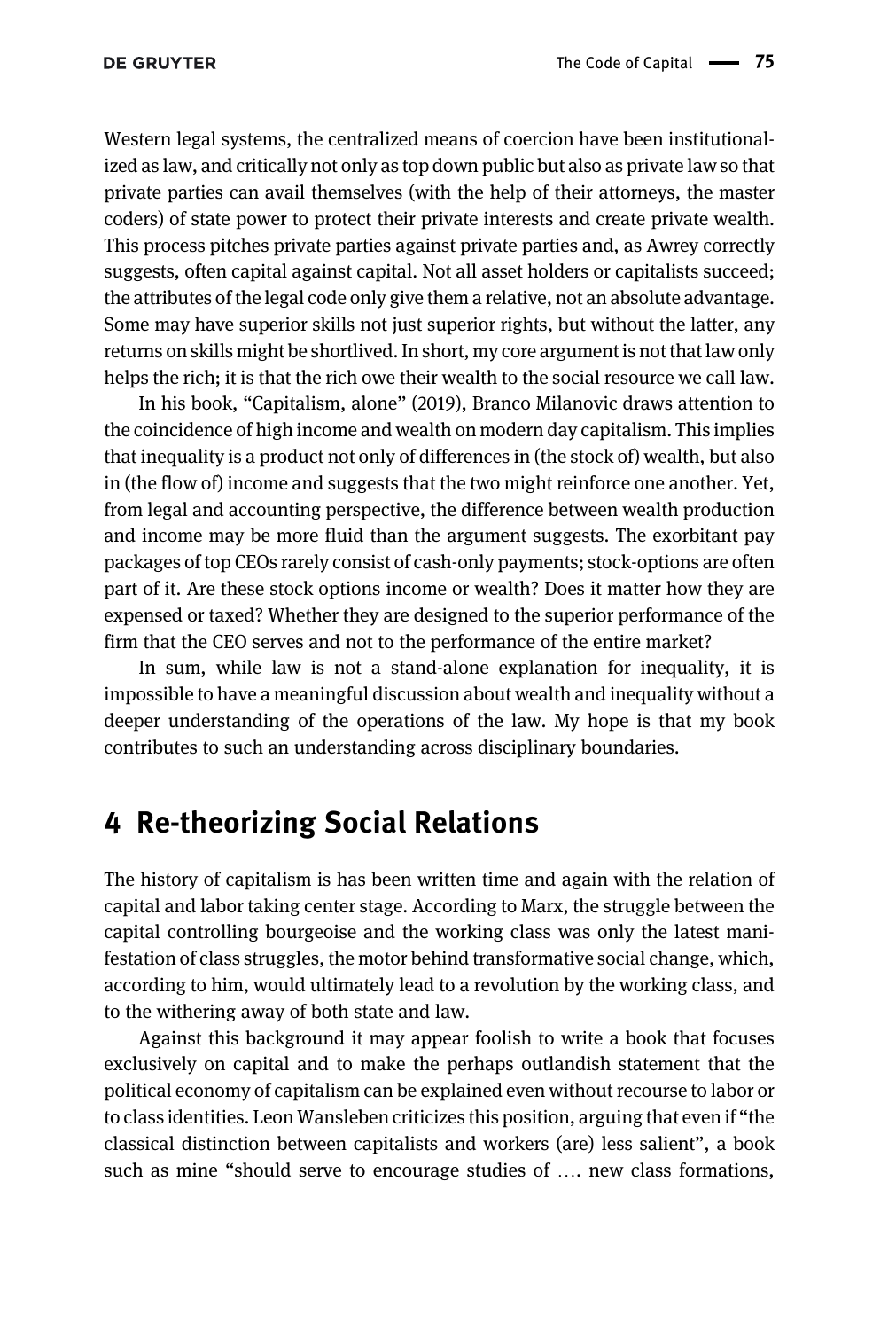rather than advising against them" (p. 6). Fair enough; I certainly did not mean to discourage the study of new class formations. My intention was rather to preempt the tendency of Marxist scholars to read the exploitation of class into any social condition in which capital is present. Instead, I wanted to show that for the form that wealth has taken since the days of industrialization, labor input is less relevant and may not even be needed. Consider the example of banks and their ability to fashion money out of thin air. To succeed, they need backstopping by state money, not exploitation of labor. There is still exploitation in this context, but what is exploited is not a class, but the collective resource of state power and law for the interest of a few, which may or may not share a common class identity.

Still, something of great importance is missing in my book, namely the reorganization of labor that has accompanied the "metamorphosis of capital" [\(Piketty,](#page-16-15) [2014\)](#page-16-15) from the pre-industrial to the present stage. The story of how the commoners were uprooted and their labor force freed up for work in factories has been often told. However, the story does not end there. The outsourcing of factory work from advanced to developing countries, the rise of the service sector, of temporary work relations intermediated by profession agencies, even the re-invention of labor as self-employment are further variations on the theme. This is not only a feature of advanced capitalist societies, such as US, where Uber, Lyft, and other companies in the 'gig economy' have sought to portray their employees as independent entrepreneurs to avoid the employer taking responsibility for unemployment insurance, health care, or pension obligations. Indeed, the gig economy rests on an expansive global work force, where individuals are recruited for specific tasks and compete fiercely with one another, thereby driving down labor costs [\(Gray & Suri,](#page-15-6) [2019\)](#page-15-6). Importantly, a similar process has engulfed developing countries, where workers on tea plantations were turned into self-employed by giving them property rights in the land or the company that farmed it, yet faced as a monopolist buyer of their produce the same company that had formerly employed them.

Thus, there is definitely room for a complementary book that focuses on how labor relations were reconstituted as capital morphed from land to finance to know how, and ultimately to data. I would suspect that the same legal techniques that I identified in the book played a major role in this reconstitution of labor relations, augmented by the adversarial use of anti-trust law in the US, for example, to constrain the organization of labor.

The sociologist Akos Rona-Tas, who collaborated with me on an earlier project coined the phrase that "law is the differential access to power" [\(Pistor, 2013](#page-16-16)). This phrase acknowledges the centrality of law while simultaneously (even if only implicitly) posing new questions about the factors that differentiate access to law and law enforcement. These factors may include access to lawyers with the right skills to code capital; to regulators for reassurance that new coding strategies will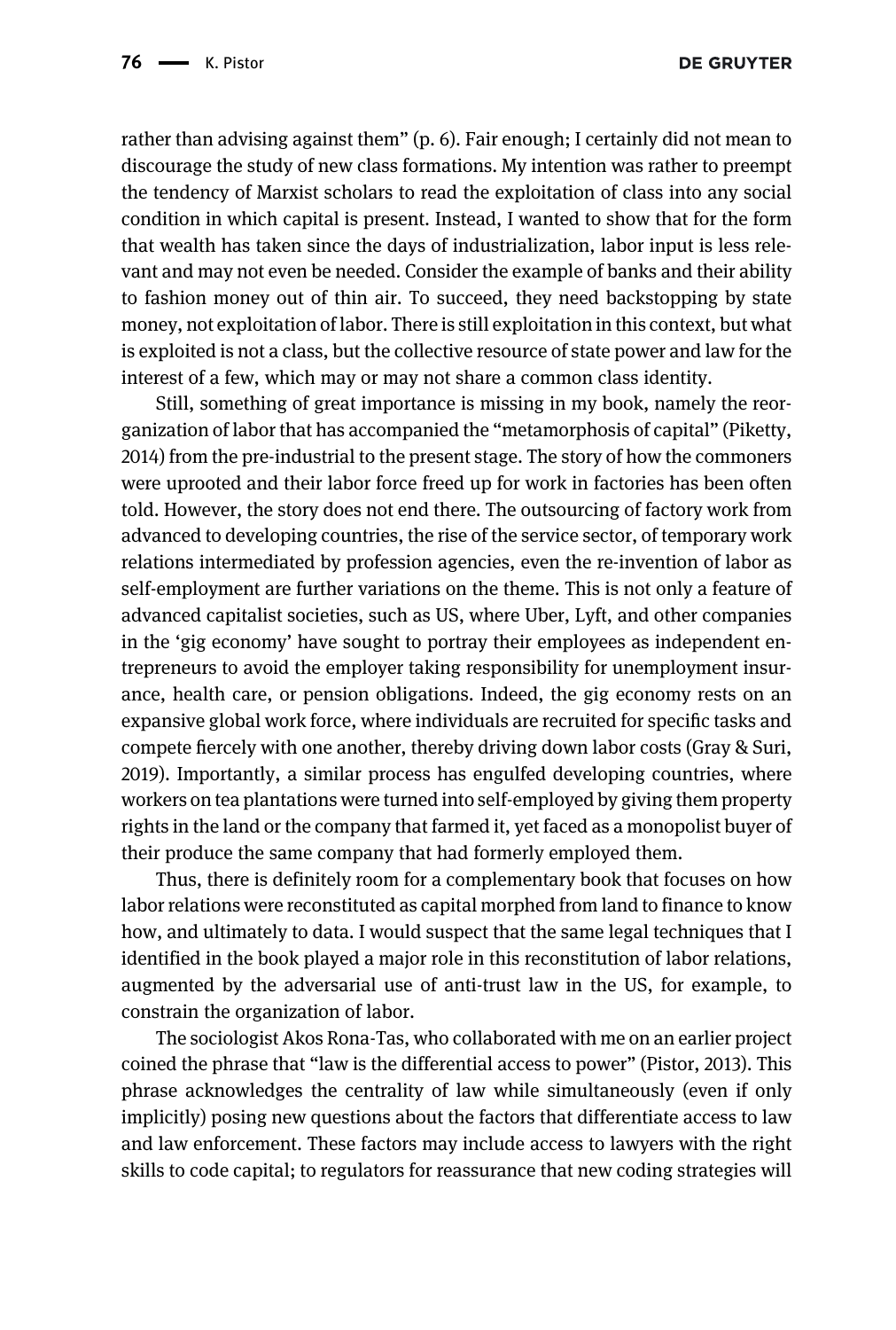not be challenged ("no action letters"); as well as forbearance against law enforcement under conditions of market distress. Access to state power is never fixed, but elastic [\(Pistor, 2013\)](#page-16-16). Importantly, however, as Rona-Tas and his coauthor put it, "the way elasticity is distributed is related to the power each actor wields. The source of this power can be structural position in the hierarchy of finance, political influence or both" [\(Rona-Tas & Guseva, 2013,](#page-16-17) p. 420). Structural hierarchies, however, are not necessarily the same a class identities. There are huge discrepancies in wealth or political orientation among individuals who belong to the same income or wealth bracket. Perhaps the increasing political antagonism between the super-rich and the rest will help form class identities, but wealth alone does not explain them and neither does the legal coding of wealth.

Similarly, the question of how access to law and the legal institutions has changed over time should receive greater attention, as Thiemann suggests in his comments. The modules of the code of capital have indeed been "re-programmed", to use Niklas Luhmann's language, to fit different assets. Important work has been done by legal historians on the evolution of legal institutions over time, and in my book I have heavily, if imperfectly, drawn on their work. I take responsibility for simplifying and perhaps over-generalizing. Yet, an analytical framework of the kind I offer in the book might shed a fresh light on the evidence they have produced and help make their analyses accessible to a broader audience.

### <span id="page-13-0"></span>5 Epistemology

This then brings me to the epistemological issues Lisa Herzog raises in her critique: the question of knowledge and access to it. I confess that I was not aware that a field called "political epistemology" exists that explores "the various ways in which knowledge and politics are interrelated" (Herzog, p. 4). The study of legal institutions should certainly be on the top of the agenda of this field (if it is not already). The legal profession that controls the knowledge of law on its part is perhaps rationally, but unfortunately, fiercely protectionist.

In Chapter 5 on "the masters of the code", I quote Lord Campbell bemoaning the fact that the project of reforming land law (the law of realty) remained stalled even as the families that owned most of the land in England realized that reforms had become inevitable. "There is an estate in the realm more powerful than either your Lordship or the other House of Parliament, and that [is] the country solicitors" (p. 158), he stated. The legal coding of land back then had become so complex that only solicitors with extensive experience in the conveyance of land knew their way through the thicket of legal rules and coding strategies. And the legal historian Anderson recounts that lawyers from Britain's colonies who were sitting for the bar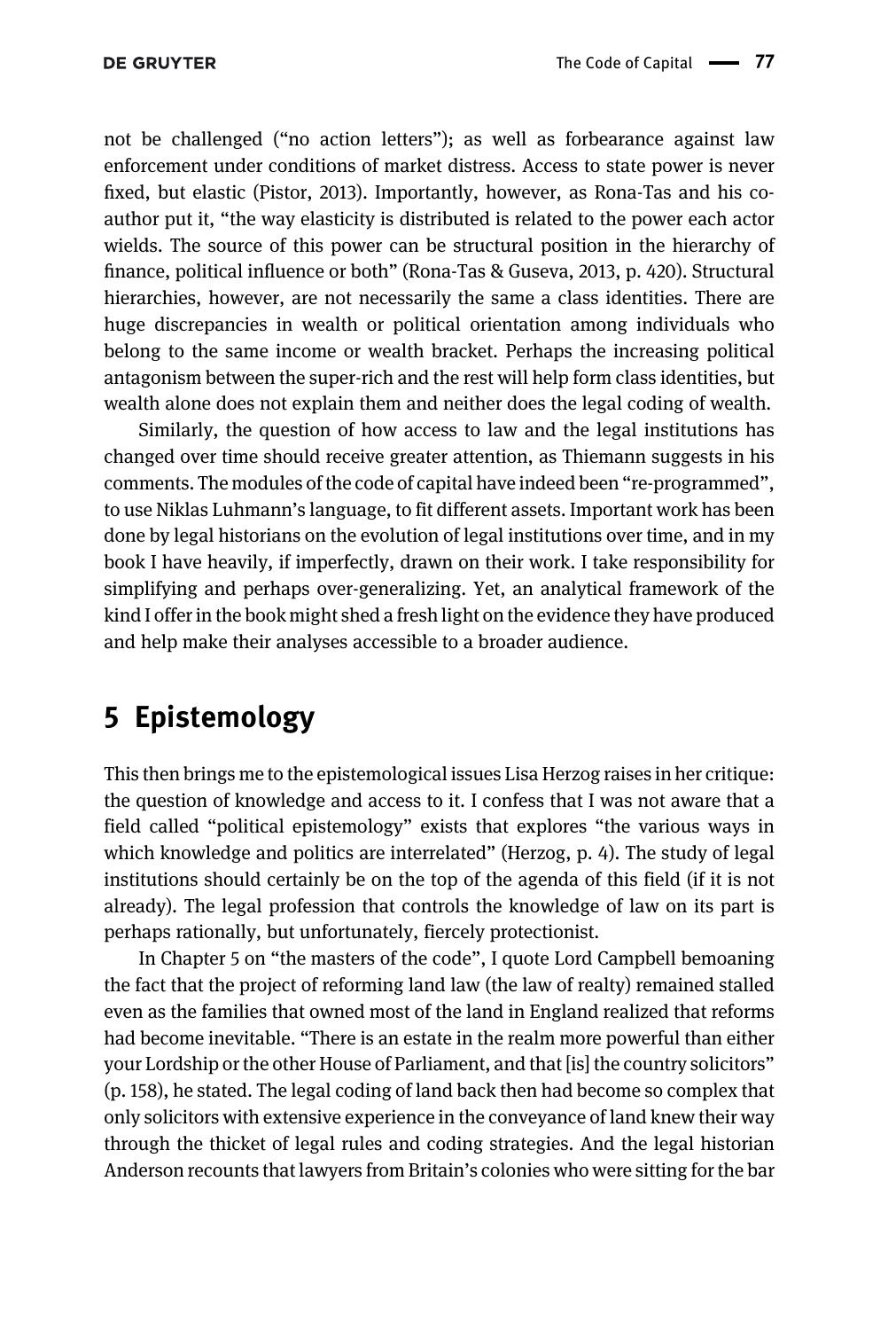**DE GRUYTER** 

exam were regularly exempted from tests in the English law of realty and would instead be examined in Hindu or Islamic law ([Anderson, 2010\)](#page-15-7). It seems that one had to be born in England to make sense of English land law.

The democratization of the legal profession has advanced considerably since. Legal training is no longer confined exclusively to protected clubs – the Inns of Court or one-on-one apprenticeships with solicitors reminiscent of the old craft guilds. Law schools are relatively more accessible, at least in Europe, where education is publicly funded or fees are still relatively modest. However, in the US, they have now reached US\$ 70,000 per annum at top schools like Harvard or Columbia, making future lawyers dependent on either wealthy parents or the student loan machine, which in turn sets up law graduates to become master coders to repay these loans. Financial entry barriers to becoming lawyers will affect not only access to legal know how, but might also serve as a new class signifier (see supra).

A related question is whom lawyers serve. Where attorneys serve their clients without even the slightest ethical responsibility towards the broad public or the rule of law, lawyers are effectively incentivized to commodify the law to maximize their clients' interest. Straddling these often conflicting interests is, of course, not easy and appealing to the lawyers' ethics alone hardly suffices. The French Code Civil of 1804 embodies an aspiration of a legal code that was written not for jurists, but for the (literate) people. Its language is simple and straight forward and has been written with the *citoyen*, the legal subject of a new order founded in private law, most importantly in a new conception of property rights, in mind. But even the French have been unable to keep their civil code as simple in an ever changing environment and avoid the need to read evolving case law into it, which necessarily obscures the meaning of the words on the page.

Another strategy for democratizing the law is to bring law and legal reasoning into public daylight, to play on a quote by the American justice Brandeis that sunlight is the "best of disinfectants; electric light the most efficient policeman" ([Brandeis, 1913\)](#page-15-8). Indeed, disclosure has become the mantra of administrative law in general and financial regulation in particular at least since the 1930s, when the US opted for this regulatory strategy to govern capital markets. Prospectuses for complex financial assets, however, are not an easy read, and only in part because lawyers write them in language that is perhaps intentionally difficult to access by laypeople. In addition, they are filled with direct and indirect references to legal principles in case, statutory, or regulatory law, which would take hundreds of additional pages to spell out in full. Outside criminal law, there are few legal rules that simply speak for themselves or operate independently of other rules. Indeed, the greatest opportunities for imaginative coding, legal and regulatory arbitrage arise lie at the intersection of different rules ([Thiemann, 2018\)](#page-16-18). One needs to know a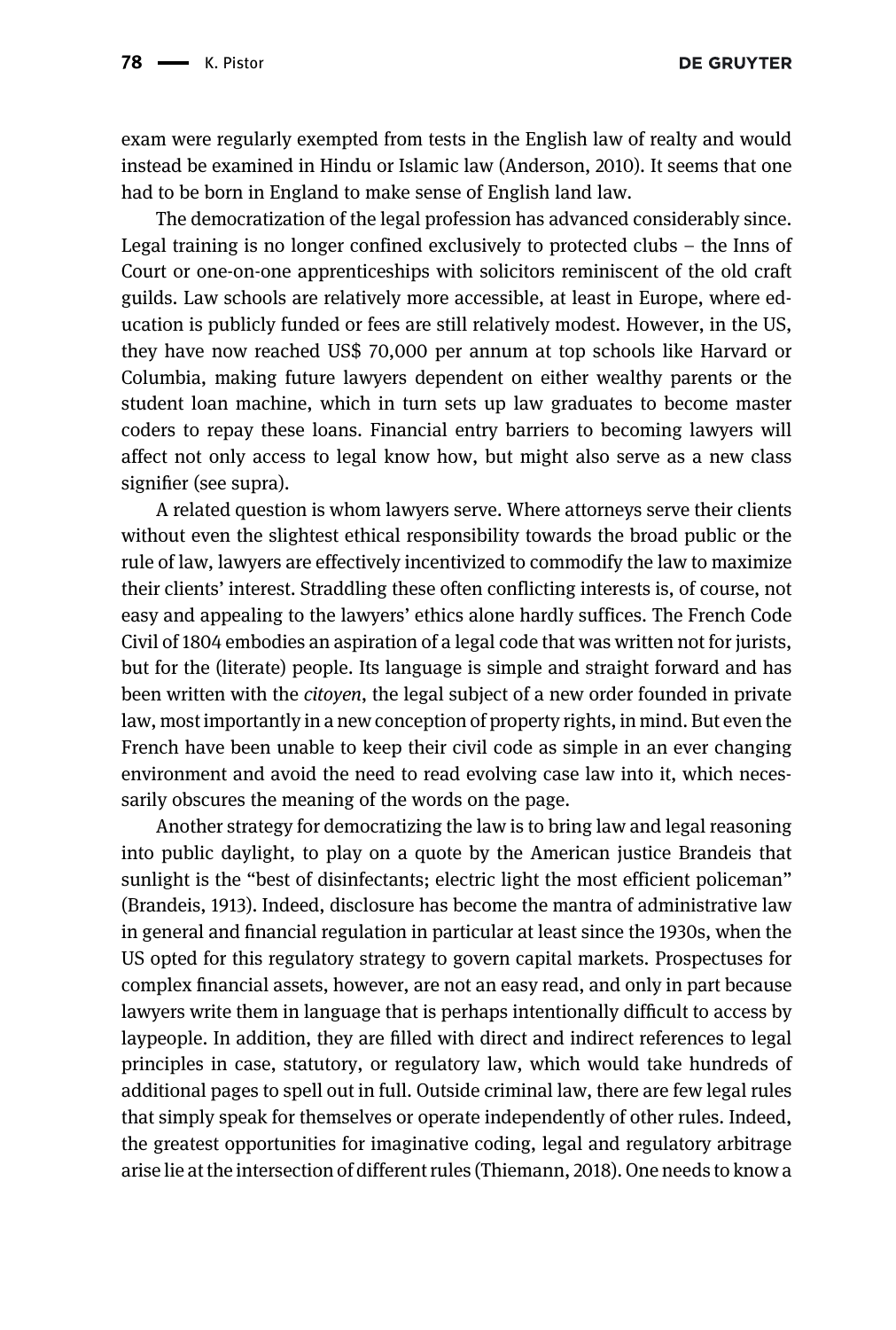lot of legal rules and how they interact to master the coding of capital – and at least the same amount of know-how to counter it. Just placing more legal documents under bright daylight will not be enough.

# <span id="page-15-0"></span>6 Concluding Comments

We thus face a dilemma. Legal ordering has enabled highly complex social orders that are governed by multiple sets of interdependent rules, often from different jurisdictions. They do not add up to a coherent whole and they are not ruled by a coherent set of over-riding norms. The complex worlds of legally coded social systems have become ungovernable. This leads to two conclusion: First, humans should perhaps not create systems that they themselves can no longer control, but this is what we have done. Unwinding this system to simpler structures that we can control with the collective governance mechanisms at our disposal would require structural change well beyond resetting the rules of the game. Second, in complex legal system, democratizing knowledge about the law has to begin with the master coders and the techniques they are using. This is the reform strategy I proposed in the final chapter of my book, which Thiemann found wanting. I am open to considering more radical change, but any reform strategies will have to start with acknowledging that public power is not a simple antidote to private power. The two systems of law are imbricated and co-evolve often in ways that are unpredictable in their details as well as in their effects.

# <span id="page-15-7"></span>References

- Anderson, J. S. (2010). Changing the nature of real property law. In W. Cornish, J. S. Anderson, R. Cocks, M. Loban, P. Polden, & K. Smith (Eds.), The oxford history of the laws of England: 1820–1914 private law, Vol. XII (pp. 179–231). Oxford, UK: Oxford University Press.
- <span id="page-15-8"></span><span id="page-15-4"></span>Bernanke, B. S. (2015). The courage to act: A memoir of a crisis and its aftermath. New York, NY: Norton Publishers.
- <span id="page-15-3"></span>Brandeis. (1913). What publicity can do. harpers weekly. New York: Harper & Brothers.
- <span id="page-15-5"></span>Commons, J. R. (1924). The legal foundations of capitalism. New York: The MacMillan Company.
- <span id="page-15-1"></span>Commons, J. R. (1934). Institutional economics: Its place in political economy. New York: MacMillan.
- <span id="page-15-2"></span>Deakin, S. (2013). The legal theory of finance: Implications for methodology and empirical research. Journal of Comparative Economics, 41(May), 338–342.
- <span id="page-15-6"></span>Fligstein, N. (1990). The transformation of corporate control. Cambridge, Mass: Harvard University Press.
- Gray, M. L., & Suri, S. (2019). Ghost work. Boston, New York: Houghton Mifflin Harcout.